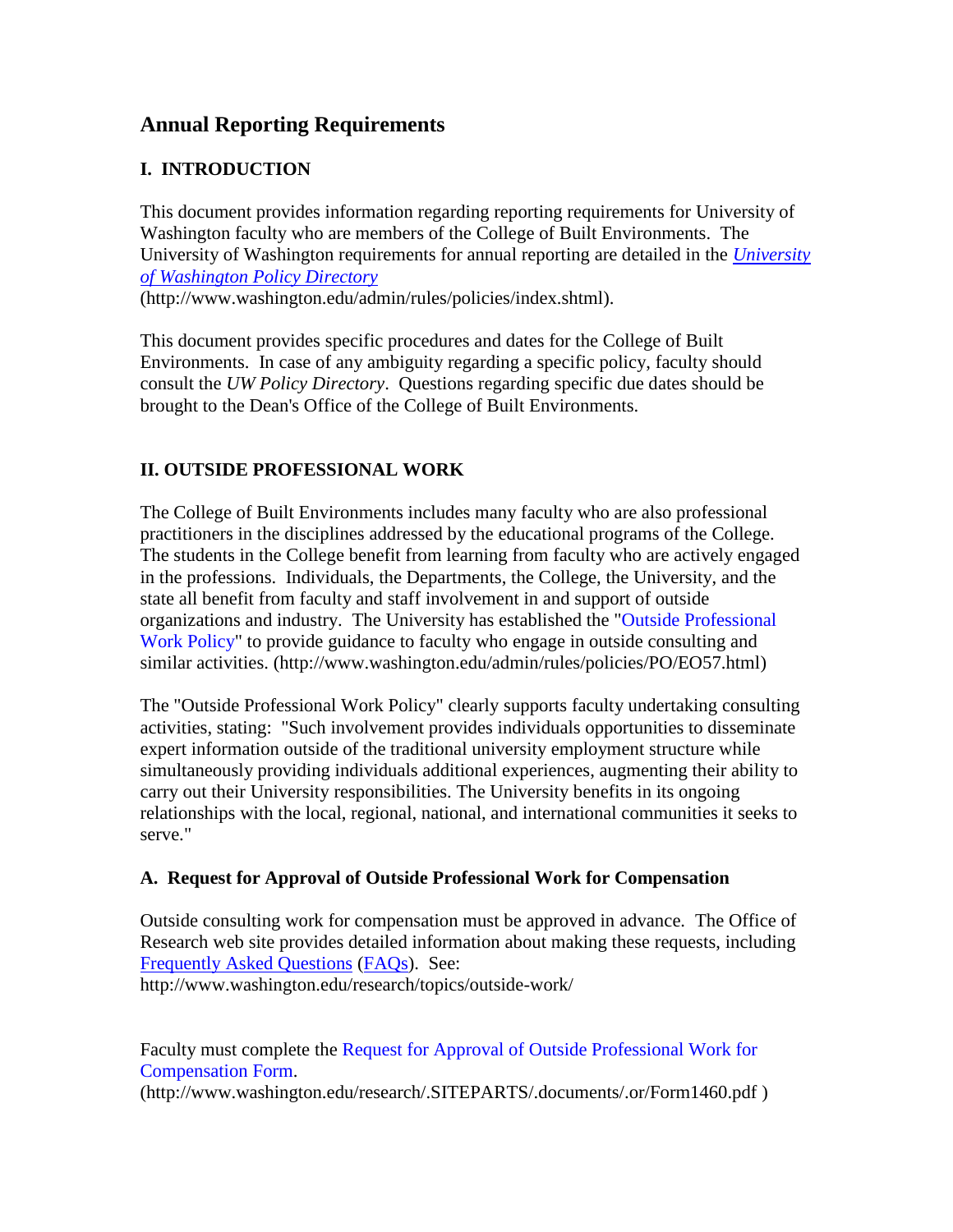This form must be downloaded, completed, and signed. The faculty member then submits the completed form to the Department Chair, who, if he/she approves, signs the form and submits it to the Dean's Office. If the Dean approves, he/she signs the form and forwards it to the Provost's Office.

This form must be completed annually, and will typically be completed in October in Fall Quarter. However, a faculty member who has not been engaged in consulting activity, and, therefore, has not prepared and submitted this form, who receives a consulting opportunity, must complete and submit the form before undertaking the new consulting opportunity. Thus, this form can be submitted at any time during the year.

### **B. Annual Report of Outside Activities**

State law and University of Washington policy requires that each member of the faculty, annually submit a summary of all outside professional work, both for remuneration and for public or community service. This summary is due by November 15. (Even faculty with no activities to report must complete the form.)

The required "Annual Report" is to be completed on-line using the "Annual Report System." Information regarding annual reporting is found on the Academic Human Resources web site. This site includes a link to a "tutorial" as well as access to the [Annual Report System.](http://ap.washington.edu/ahr/resources/responsibilities/annual-report-of-outside-activities/) (http://ap.washington.edu/ahr/resources/responsibilities/annualreport-of-outside-activities/)

### **III. YEARLY ACTIVITY REPORTS**

The *University of Washington Policy Directory* Section 24-57 requires that every faculty member report annually on professional activities carried out during the previous year.

In the College of Built Environments, faculty submit "Faculty Yearly Activity Reports" to the Department Chair. The Department Chair retains a copy to be used in the required regular conference with the faculty members of the Department.

Each Department Chair assembles the "Faculty Yearly Activity Reports" for his/her department, prepares a cover memo highlighting significant faculty activities in the last year, and submits a complete set of "Faculty Yearly Activity Reports" with the cover memo to the Dean's Office.

#### **A. Schedule/Due Dates**

Department Chairs should receive "Faculty Yearly Activity Reports" from department faculty no later than November 1.